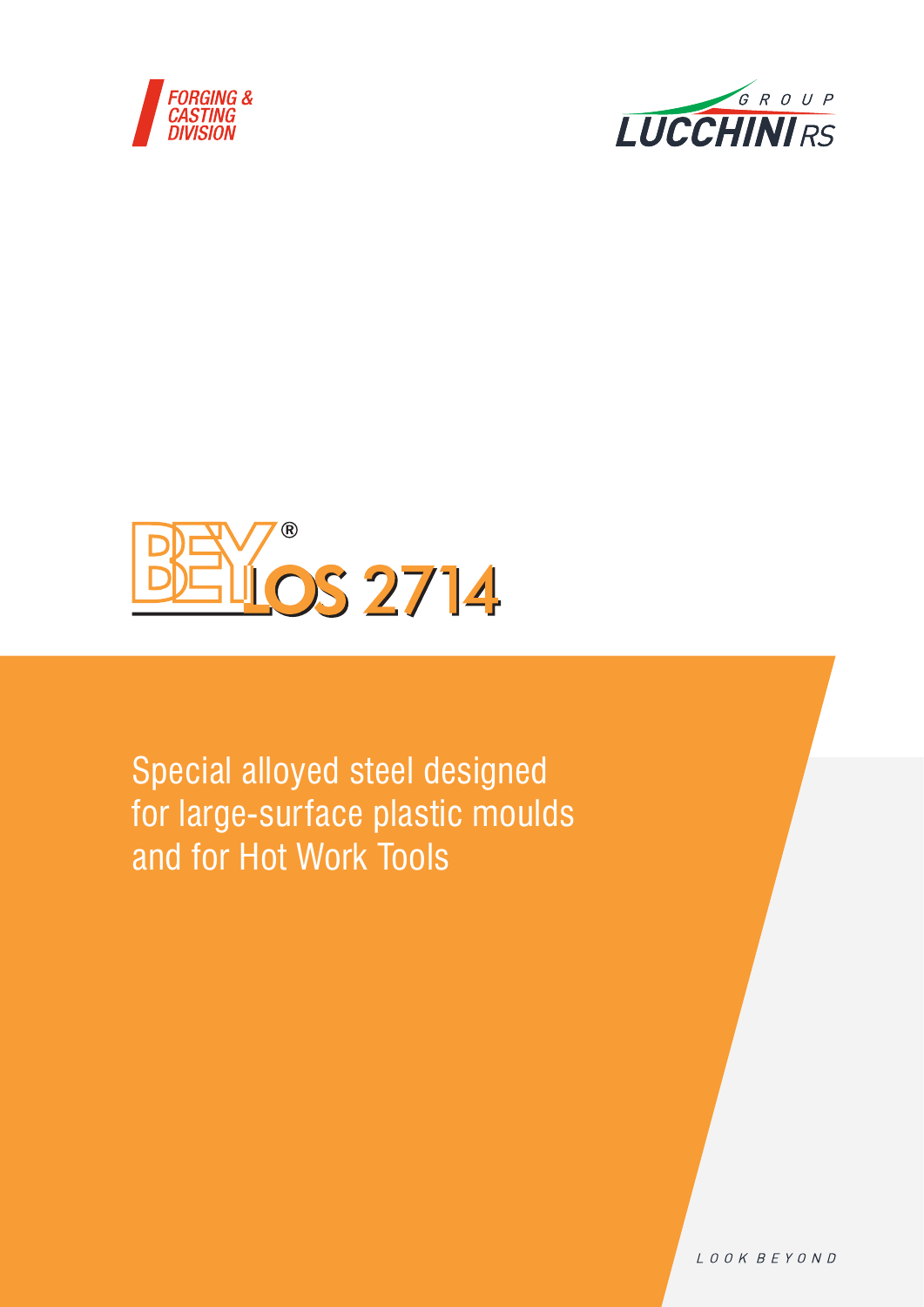





# General characteristics

BeyLos® 2714 is an alloy steel grade designed for the manufacture of dies, moulds, punches and other components subjected to high working temperatures and for high quality surface finishes.

BeyLos® 2714 is also suitable for plastic moulding applications, where high mechanical properties are required and it is recommended for processing transparent melts and for large-surface plastic parts.

The best features of this steel are:

- high resistance to thermal shock and to heat cracking;
- good mechanical characteristics in hot condition;
- excellent mechanical characteristics in cold status;
- excellent toughness in hot condition and in cold status.

BeyLos® 2714 is obtained through a special 'super clean' manufacturing process, which allows a high level of micropurity.

BeyLos® 2714 is normally supplied in the annealed condition with hardness values lower than 250 HB, thereby guaranteeing a good machinability.

For plastic moulding applications, BeyLos® 2714 is normally supplied in the pre-hardened condition, with a hardness value of 370-410 HB, in thicknesses up to 500 mm.

For the detected hardness values in standard sized products, the following correlation is usually valid and guaranteed:

$$
(\text{HB}_{\text{Surface,min required}} - \text{HB}_{\text{Core}}) \leq 25 \text{HB}
$$

If subjected to suitable hardening, BeyLos® 2714 can reach a hardness of 46 HRc without affecting the toughness.

In order to improve further the mechanical characteristics of the surface, BeyLos® 2714 can be coated with PVD or PA/CVD methods.

Alternatively it can be hardened through flame hardening, induction tempering or subjected to nitriding.

The high micro-purity and structural homogeneity levels give this grade good suitability to polishing and photo-engraving.

Machinability is lower compared with KeyLos® 2311, because it is not Calcium treated.

It may be necessary to adjust the cutting parameters, expecially with deep hole drilling.

### Chemical analysis

|                        | Range | $C[\%]$ | Si [%] | Mn $[%]$ | Ni $[%]$ | Cr [%] | Mo [%] | $V[\%]$ |
|------------------------|-------|---------|--------|----------|----------|--------|--------|---------|
| <b>BEY's 2714</b>      | min   | 0,50    | 0,10   | 0,65     | 1,50     | ,00    | 0,45   | 0,07    |
| Alloying [% in weight] | max   | 0,60    | 0,40   | 0,95     | 1,80     | ,20    | 0,60   | 0,12    |

Table for comparison of international classification

| W. Nr.       | 1.2714         |
|--------------|----------------|
| DIN          | 56NiCrMoV7     |
| <b>AFNOR</b> | <b>55NCDV7</b> |
| AISI         | L6             |
| UNI          | 56NiCrMoV7KU   |

Lucchini RS's tool steels have been researched and formulated in order to optimize the material performances.

The brand name identifies the Lucchini RS product and the number evokes the Werkstoff classification or other means of reflecting the characteristics of use.

**2** BeyLos® 2714 / Rev.00 / 05.2019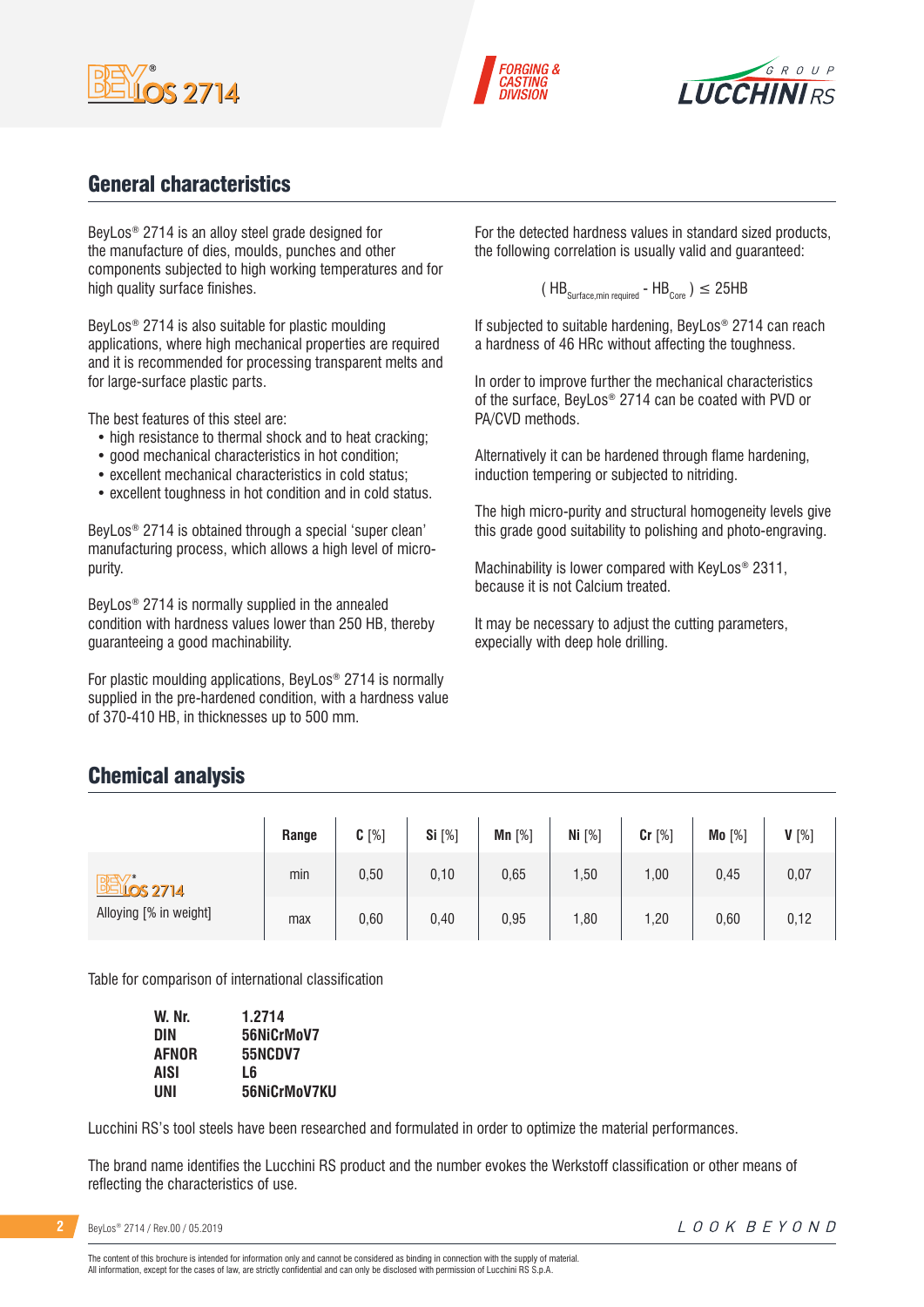





# Main applications

BeyLos® 2714 is suitable for the following applications:

- large sized die blocks;
- plastic moulds;
- moulds subjected to low pressure;
- chill moulds for gravity casting;
- containers for die-casting presses;
- bolsters / die holders;
- sleeves for extrusion presses;
- injection moulds.

# Physical and mechanical properties

*Main physical properties*

| $OS$ 2714                                            | $20^{\circ}$ C | $400^{\circ}$ C | $600\degree$ C |
|------------------------------------------------------|----------------|-----------------|----------------|
| Modulus of elasticity [GPa]<br>$(1GPa = 1000 MPa)$   | 210            | 198             | 178            |
| Coefficient of thermal<br>expansion<br>$[10^{-6}/K]$ |                | 13,3            | 14,2           |
| Thermal conductivity<br>[W/mK]                       | 25,5           | 25,0            | 24,6           |

#### *Main mechanical properties*

| <b>LLOS 2714</b>                         | $20^{\circ}$ C |             | 400°C 500°C 550°C 600°C |     |     |
|------------------------------------------|----------------|-------------|-------------------------|-----|-----|
| Ultimate tensile strength<br>(UTS) [MPa] | 1420           | 1300   1150 |                         | 950 | 550 |
| <b>Yield stress</b><br>(YS) [MPa]        | 1240           | 1090        | 950                     | 750 | 350 |

These are average values obtained on a sample which has been hardened at 850 °C, quenched and tempered at 530 °C to achieve a hardness of 44 HRc.

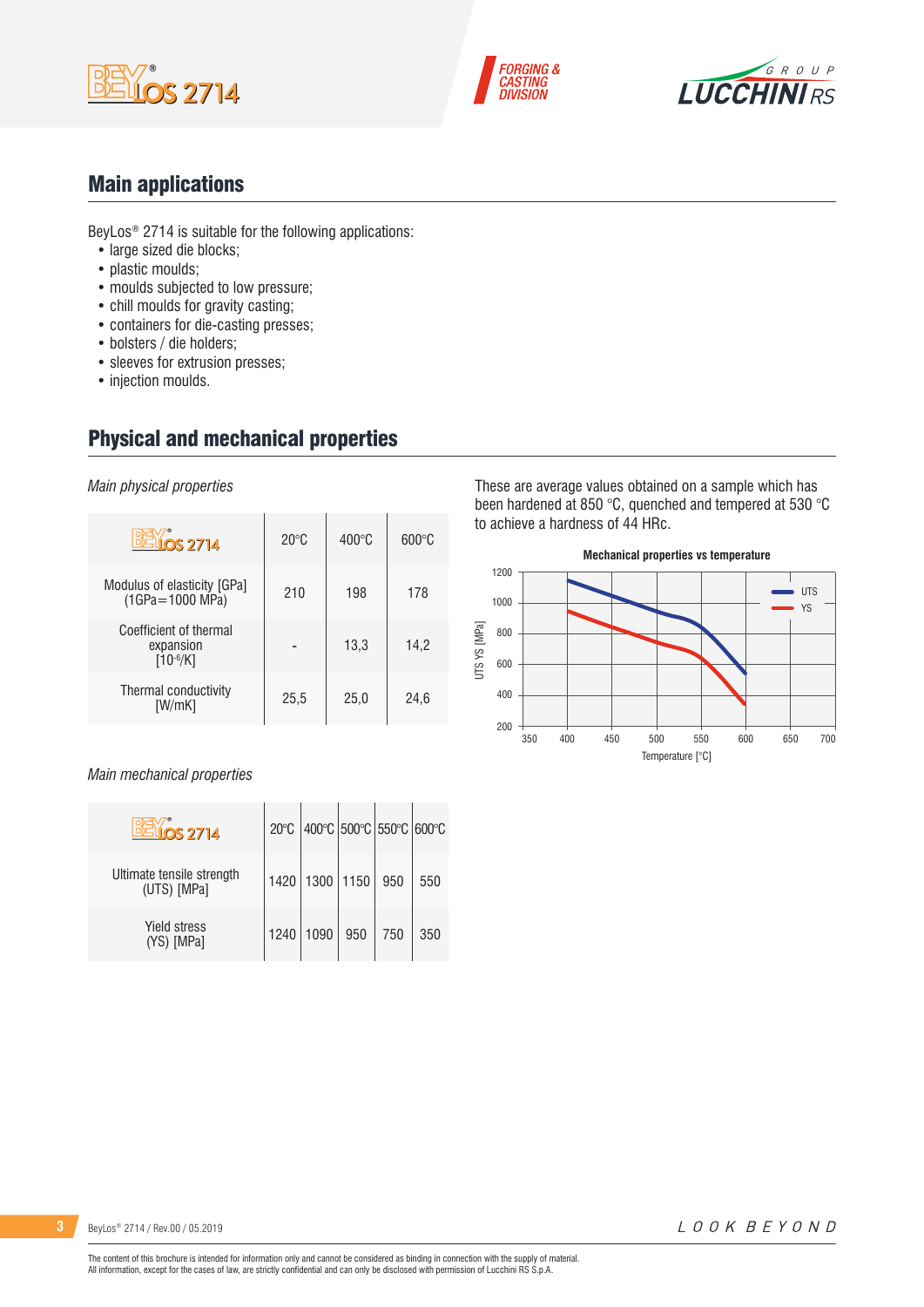





### Heat treatments

BeyLos® 2714 is supplied in the annealed condition or in the pre-hardened condition, depending on the application.

If a different hardness is required or if heat treatment is needed, we suggest applying the following parameters.

This information is only indicative and must be adapted depending on the different heat treatment facilities employed and on the thickness of the bar.

#### *Soft annealing*

| Suggested temperature | 700 °C                                                                    |
|-----------------------|---------------------------------------------------------------------------|
| Soaking time          | 60 min every 25 mm thickness                                              |
| Cooling               | Slow in the furnace at max 25 °C/h<br>to 600 °C, then at room temperature |

Soft annealing is recommended if optimum machinability of the material is important.

After soft annealing a hardness of around 250 HB is achieved.

#### *Stress Relieving*

| Suggested temperature | $550^{\circ}$ C                                                                   |
|-----------------------|-----------------------------------------------------------------------------------|
| Soaking time          | 60 min every 25 mm thickness                                                      |
| Cooling               | Slow in the furnace at max 25 $\degree$ C/h<br>to 200°C, then at room temperature |

If the suggested temperature is lower than the tempering temperature, the stress relieving temperature will be 50° C lower than the tempering temperature previously applied.

Stress relieving is recommended where it is necessary to eliminate residual stresses induced by mechanical working or by a preceding heat treatment.

### *Hardening*

Hardening should be carried out after the material has been pre-heated according to the following table.

| First pre-heating<br>temperature | 550 °C                                                   |
|----------------------------------|----------------------------------------------------------|
| Soaking time                     | 60 min every 25 mm thickness                             |
|                                  |                                                          |
| Austenitising<br>temperature     | $850^\circ C$                                            |
| Soaking time                     | 60 min every 25 mm thickness                             |
| Cooling                          | Air, vacuum cooling, salt bath,<br>polymer, water quench |
| Hardness after quenching         | $57 \div 58$ HRc                                         |

We suggest to carry out hardening on material supplied in the annealed condition and tempering immediately afterwards.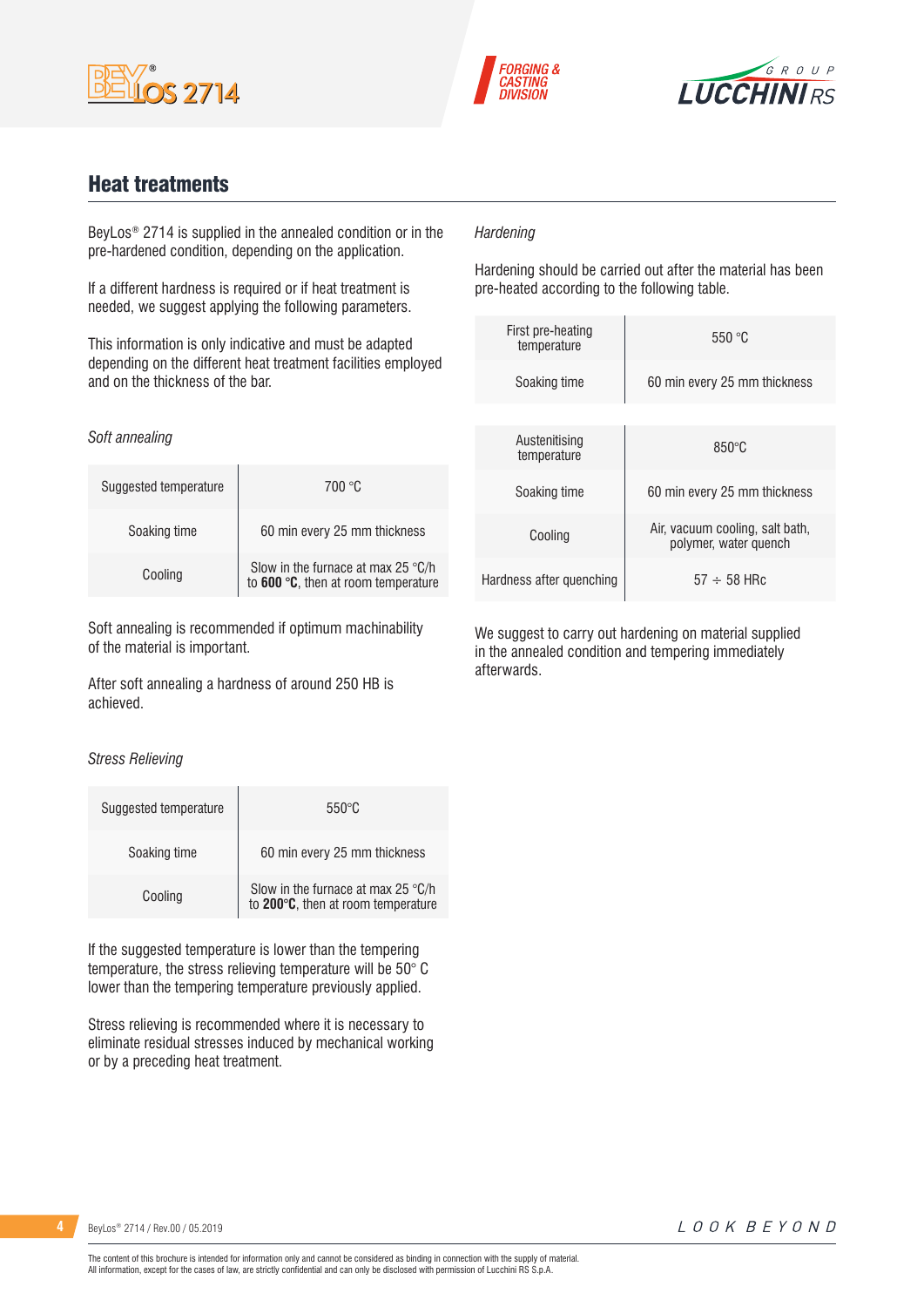





#### *Tempering*

 $20$ 

The temperature of the temper must be set on the basis of the required mechanical properties. A second temper at a temperature of 30-50° C below the maximum temperature previously applied will function as a stress relieving cycle.

|                | Suggested temperature |  |                              | Set on the basis of the required<br>mechanical properties, see tempering<br>curve |  |  |            |  |
|----------------|-----------------------|--|------------------------------|-----------------------------------------------------------------------------------|--|--|------------|--|
| Soaking time   |                       |  | 60 min every 25 mm thickness |                                                                                   |  |  |            |  |
|                | Cooling               |  |                              | Room temperature                                                                  |  |  |            |  |
|                | 60                    |  |                              | <b>Tempering curve</b>                                                            |  |  |            |  |
|                | 52                    |  |                              |                                                                                   |  |  | <b>HRc</b> |  |
| Hardness [HRc] | 44                    |  |                              |                                                                                   |  |  |            |  |
|                | 36                    |  |                              |                                                                                   |  |  |            |  |
|                | 28                    |  |                              |                                                                                   |  |  |            |  |

Tempering curve of a sample which has been austenitised at 850 °C and quenched.

Tempering temperature [°C]

350 400 450 500 550 600 650 700

*Variation in dimensions during heat treatment*

During the heat treatment of BeyLos® 2714 the phase transformation points are exceeded. Inevitably this causes a variation in the volume of the material.

For this reason we recommend leaving enough machining allowance to compensate for the change of dimension due to heat treatment.

All the corners should be rounded off.

#### *Nitriding*

The purpose of nitriding is to increase the resistance of the material to wear and abrasion.

This treatment is very useful for components where high performance is necessary, as it extends the life of the material.

We suggest nitriding the component in the hardened and tempered condition. The tempering temperature must be at least 50 °C higher than the nitriding temperature.

Modern nitriding processes allow the original dimensions of the component to be maintained. We recommend heat treating the component in the finish machined condition.

In any case, other properties can be analyzed and studied deeper by Lucchini RS on specific Customer request: please consult Lucchini RS specialists of MET Department.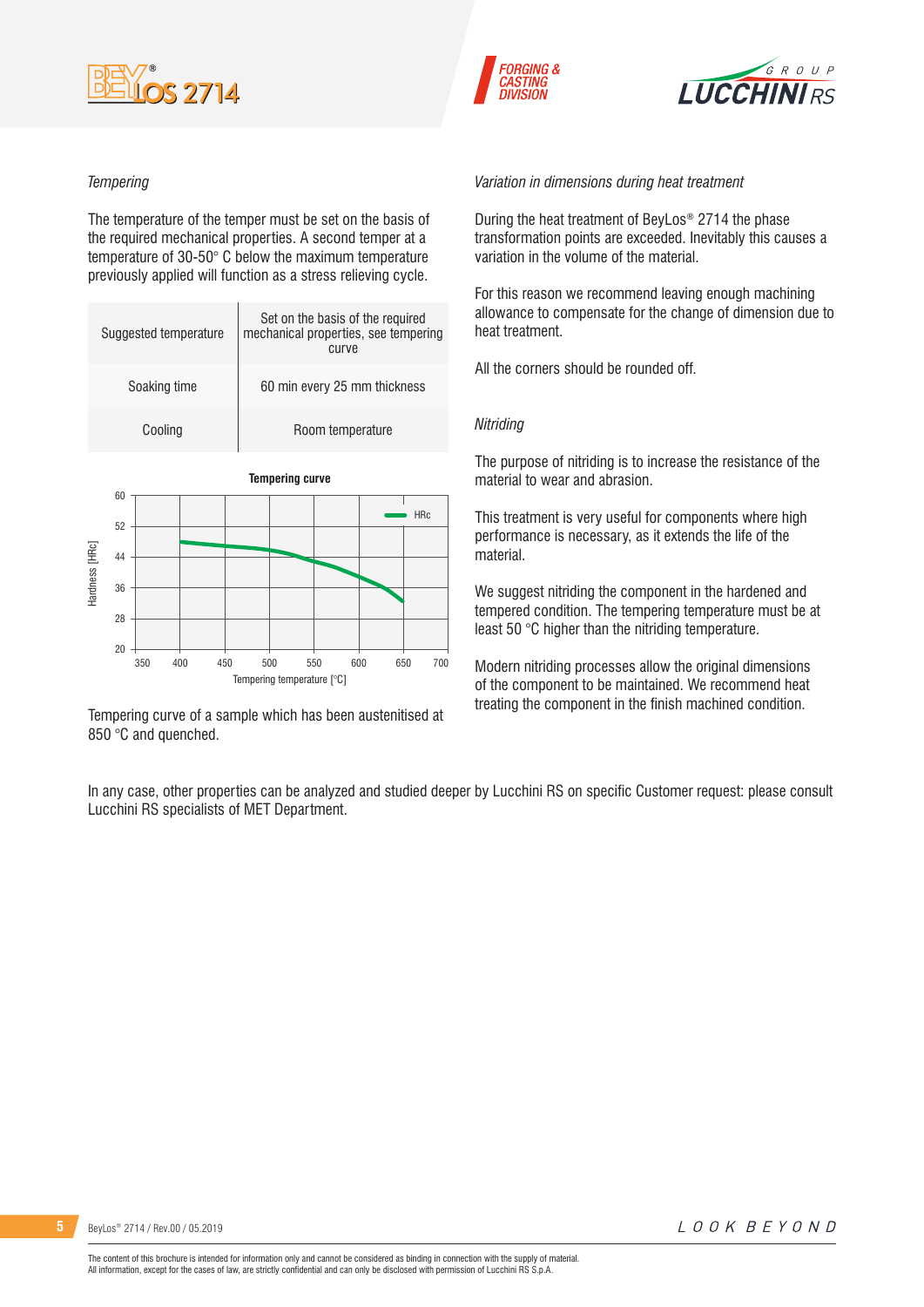





# CCT Curve



# Microstructure of BEYLOS® 2714



The microstructure of BeyLos® 2714, after hardening, detected about 20 mm under surface is tempered martensite.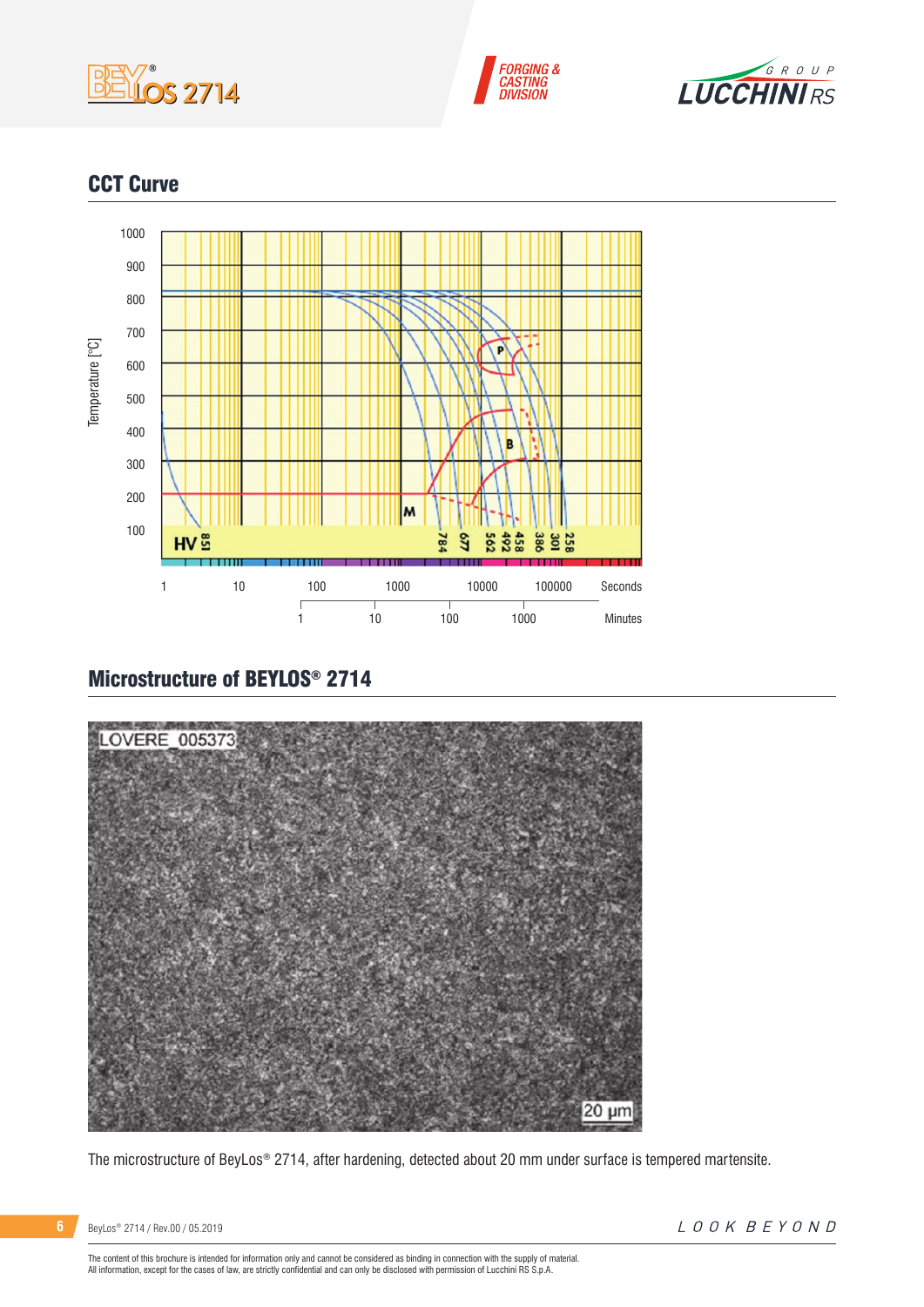





# Guidance for machining

 $\overline{1}$ 

The following parameters are indicative only and must be adapted to the particular application and to the machinery employed. The data refer to material in the annealed condition. Hardness 250 HB max.

#### *Turning*

|                                      | Rough machining |            | Finish machining                        |                |
|--------------------------------------|-----------------|------------|-----------------------------------------|----------------|
| Type of insert                       | P20-P40 coated  | <b>HSS</b> | P <sub>10</sub> -P <sub>20</sub> coated | Cermet         |
| V <sub>c</sub> cutting speed [m/min] | $170 \div 220$  | $(\star)$  | $200 \div 250$                          | $240 \div 300$ |
| a, cutting depth [mm]                | $1 \div 5$      | $(\star)$  |                                         | < 0.5          |

#### *Milling*

|                                      | Rough machining                             |                                         |            |  |  |
|--------------------------------------|---------------------------------------------|-----------------------------------------|------------|--|--|
| Type of insert                       | P <sub>25</sub> -P <sub>35</sub> not coated | P <sub>25</sub> -P <sub>35</sub> coated | <b>HSS</b> |  |  |
| V <sub>c</sub> cutting speed [m/min] | $140 \div 200$                              | $180 \div 260$                          | $(*)$      |  |  |
| $fz$ feed [mm]                       | $0,15 \div 0,3$                             | $0,15 \div 0,3$                         | $(\star)$  |  |  |
| a, cutting depth [mm]                | $2 \div 4$                                  | $2 \div 4$                              | $(\star)$  |  |  |

|                         | Pre-finishing                               |                                         |            |  |  |  |
|-------------------------|---------------------------------------------|-----------------------------------------|------------|--|--|--|
| Type of insert          | P <sub>10</sub> -P <sub>20</sub> not coated | P <sub>10</sub> -P <sub>20</sub> coated | <b>HSS</b> |  |  |  |
| V cutting speed [m/min] | $160 \div 240$                              | $240 \div 280$                          | $(\star)$  |  |  |  |
| $fz$ feed [mm]          | $0,2 \div 0,3$                              | $0,2 \div 0,3$                          | $(\star)$  |  |  |  |
| a, cutting depth [mm]   | $1 \div 2$                                  | $1 \div 2$                              | (*)        |  |  |  |

|                               | Finishing                                   |                                         |                 |  |  |  |
|-------------------------------|---------------------------------------------|-----------------------------------------|-----------------|--|--|--|
| Type of insert                | P <sub>10</sub> -P <sub>20</sub> not coated | P <sub>10</sub> -P <sub>20</sub> coated | Cermet P15      |  |  |  |
| $V_c$ cutting speed $[m/min]$ | $200 \div 260$                              | $240 \div 300$                          | $240 \div 330$  |  |  |  |
| $fz$ feed [mm]                | $0,05 \div 0,2$                             | $0.05 \div 0.2$                         | $0,05 \div 0,2$ |  |  |  |
| a, cutting depth [mm]         | $0.5 \div 1$                                | $0.5 \div 1$                            | $0,3 \div 0,5$  |  |  |  |

#### *(\*) not advisable*

**7** BeyLos® 2714 / Rev.00 / 05.2019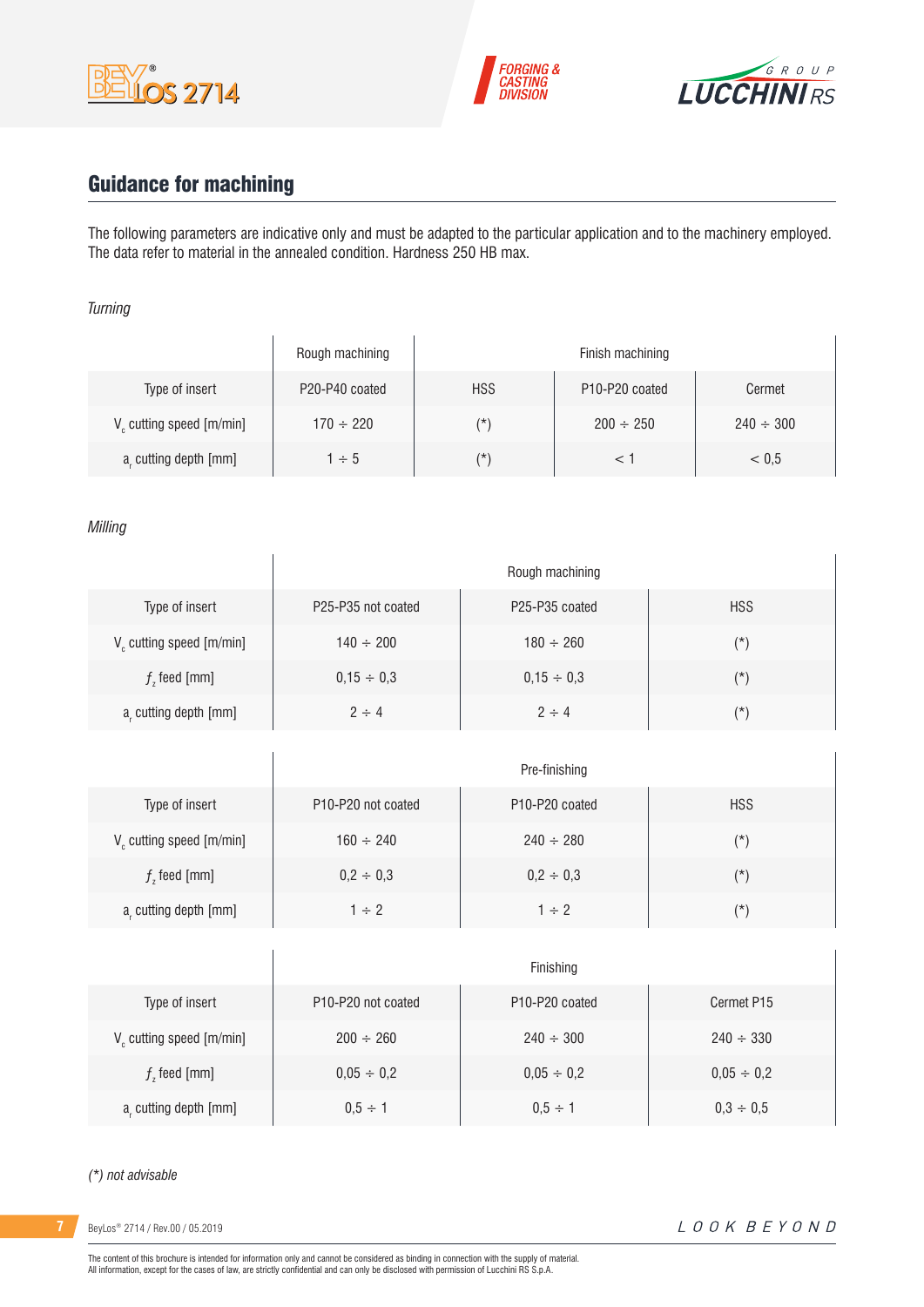





### *Drilling*

| Type of insert                       | tip with interchangeable inserts | <b>HSS</b> | brazed tip       |
|--------------------------------------|----------------------------------|------------|------------------|
| V <sub>c</sub> cutting speed [m/min] | $190 \div 220$                   | (*         | $60 \div 80$     |
| $fz$ feed per turn [mm/turn]         | $0.05 \div 0.15$                 | (*         | $0.15 \div 0.25$ |

### *(\*) not advisable*

### *General formulae*

| Type of machining             | Drilling                                                                                                          | Milling                                                                             |
|-------------------------------|-------------------------------------------------------------------------------------------------------------------|-------------------------------------------------------------------------------------|
| n: number of turns of mandrel | $V_r * 1000 / \pi * D_r$                                                                                          | $V_r * 1000 / \pi * D_r$                                                            |
| $Vf$ : feed speed [m/min]     | $V_{f} = f_{7}$ * n                                                                                               | $V_{f} = f_{i} * n * z_{n}$                                                         |
| $fz$ feed per turn [mm/turn]  | -                                                                                                                 | $f_{n} = V_{f} / n$                                                                 |
| <b>Note</b>                   | D <sub>r</sub> : Milling cutter or tip diameter [mm]<br>V <sub>c</sub> : cutting speed [m/min]<br>$f$ : feed [mm] | $f_{n}$ : feed per turn [mm/turn]<br>z <sub>n</sub> : No. of milling cutter inserts |

Approximate equivalent values between hardness and ultimate tensile strength.

| HB         | 530   | 520   | 512   | 495   | 480   | 471   | 458   | 445   | 430   | 415   | 405   | 390   | 375   |
|------------|-------|-------|-------|-------|-------|-------|-------|-------|-------|-------|-------|-------|-------|
| <b>HRc</b> | 54    | 53    | 52    | 51,1  | 50,2  | 49,1  | 48,2  | 47    | 45,9  | 44,5  | 43,6  | 41,8  | 40,5  |
| MPa        | .900  | 1.850 | 1.800 | 1.750 | 1.700 | 1.650 | 1.600 | 1.550 | 1.500 | 1.450 | 1.400 | 1.350 | 1.300 |
|            |       |       |       |       |       |       |       |       |       |       |       |       |       |
| HB         | 360   | 350   | 330   | 320   | 305   | 294   | 284   | 265   | 252   | 238   | 225   | 209   | 195   |
| <b>HRc</b> | 38,8  | 37,6  | 35,5  | 34,2  | 32,4  | 31    | 29    | 27    | --    | $- -$ | --    | --    | --    |
| MPa        | 1.250 | 1.200 | 1.150 | 1.100 | 1.050 | 1.000 | 950   | 900   | 850   | 800   | 750   | 700   | 650   |